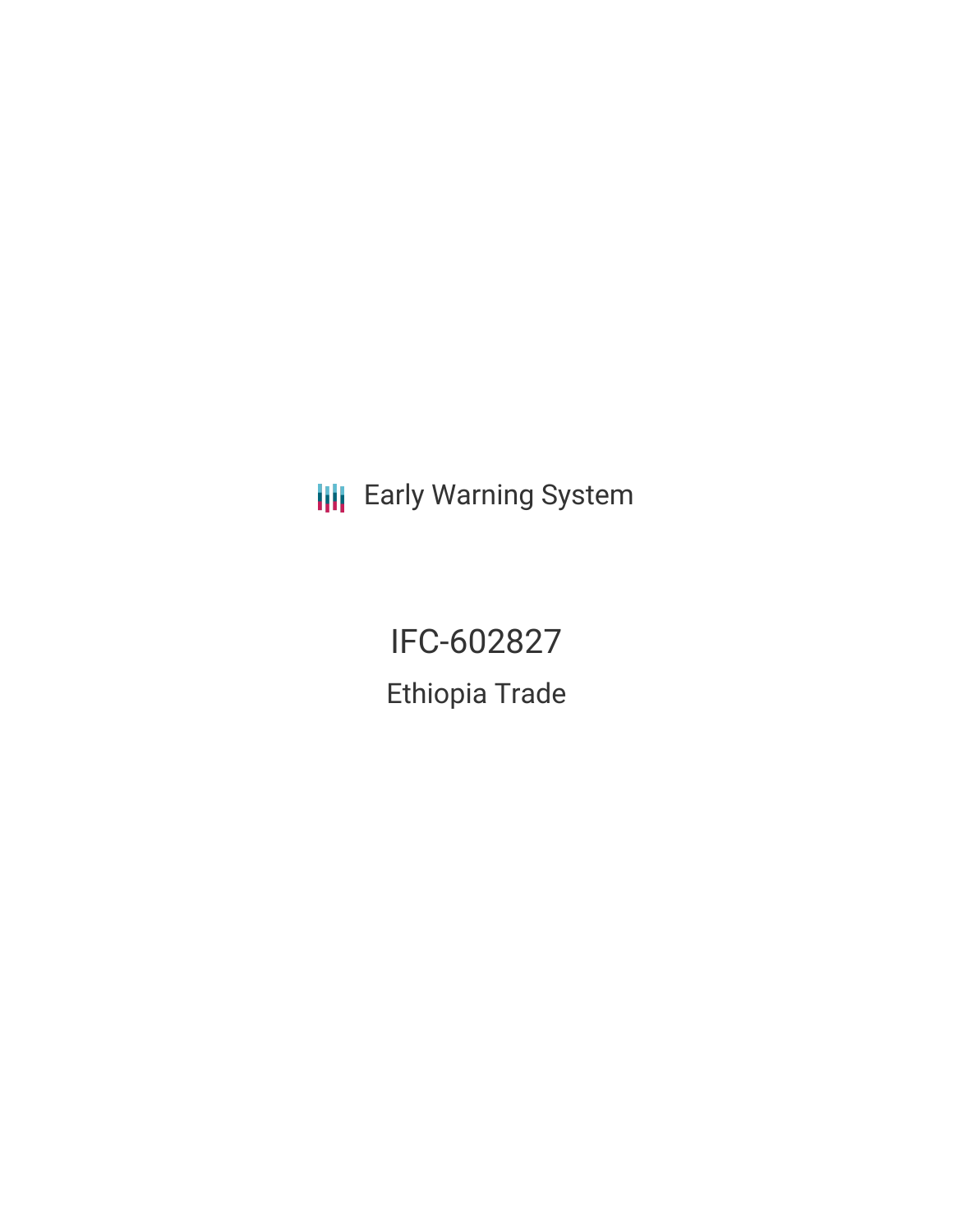

### **Quick Facts**

| <b>Countries</b>              | Ethiopia                                                                  |
|-------------------------------|---------------------------------------------------------------------------|
| <b>Financial Institutions</b> | International Finance Corporation (IFC)                                   |
| <b>Status</b>                 | Active                                                                    |
| <b>Bank Risk Rating</b>       | U                                                                         |
| <b>Voting Date</b>            | 2018-09-06                                                                |
| <b>Borrower</b>               | Ethiopian Customs Commission and the Ethiopian Maritime Affairs Authority |
| <b>Sectors</b>                | Industry and Trade                                                        |
| <b>Investment Type(s)</b>     | <b>Advisory Services</b>                                                  |
| <b>Project Cost (USD)</b>     | \$2.00 million                                                            |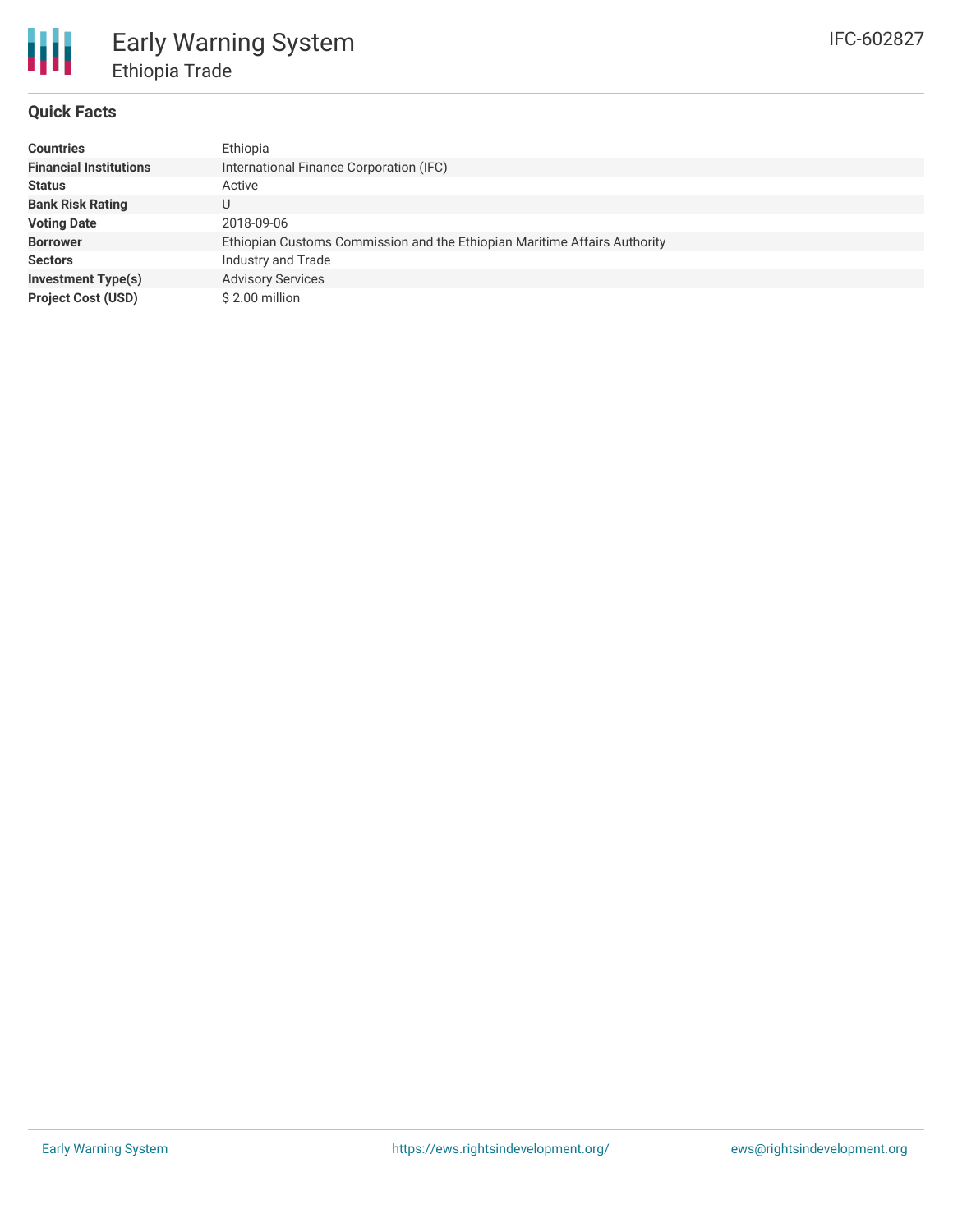

## **Project Description**

With a broader aim of improving Ethiopia's logistics landscape by among others reducing the time and cost of trade, the project aims to support the Ethiopian Customs Commission and the Ethiopian Maritime Affairs Authority in the implementation of improved customs services as well as the implementation of the recently adopted National Logistics Strategy (Sept 2018).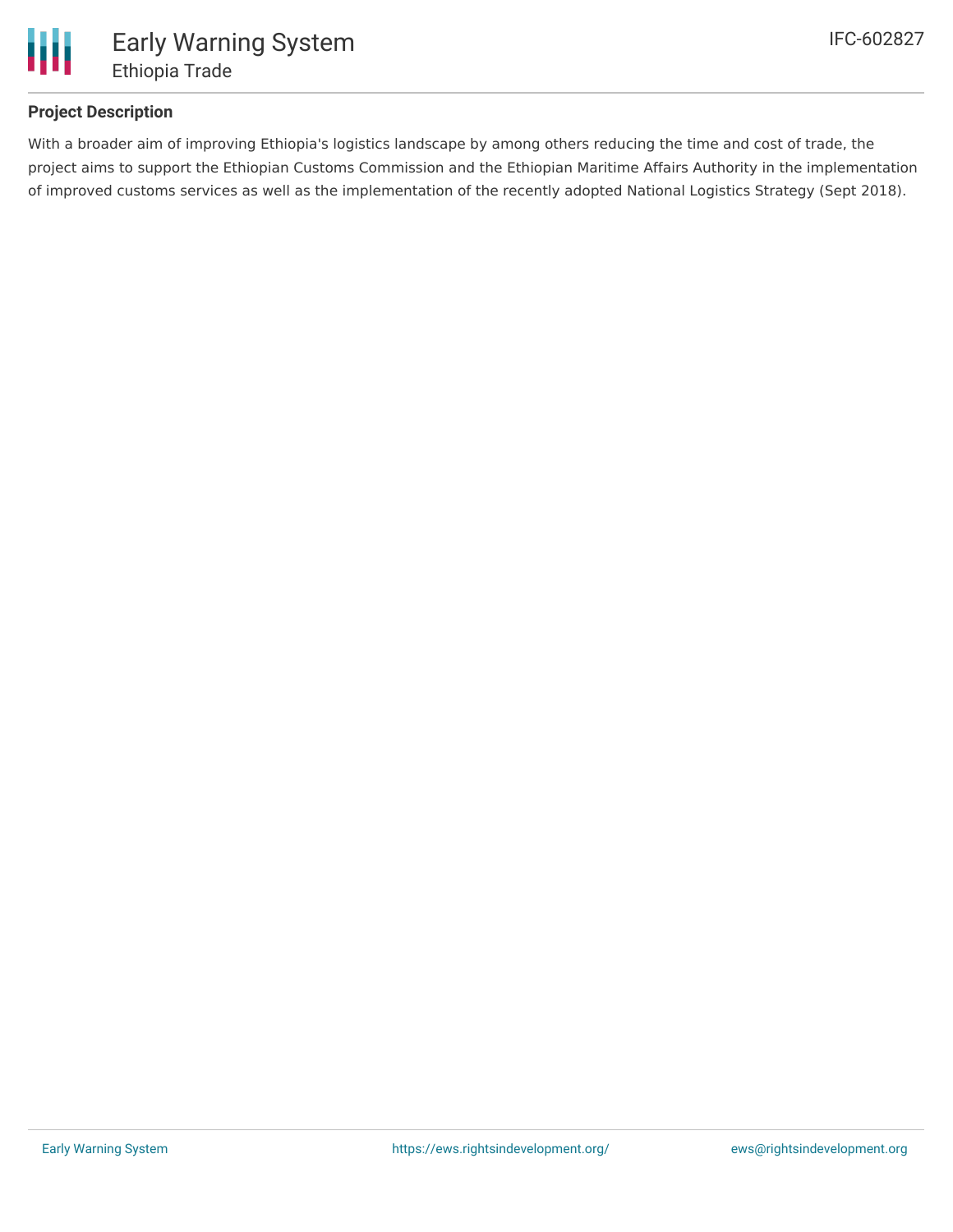## **Investment Description**

• International Finance Corporation (IFC)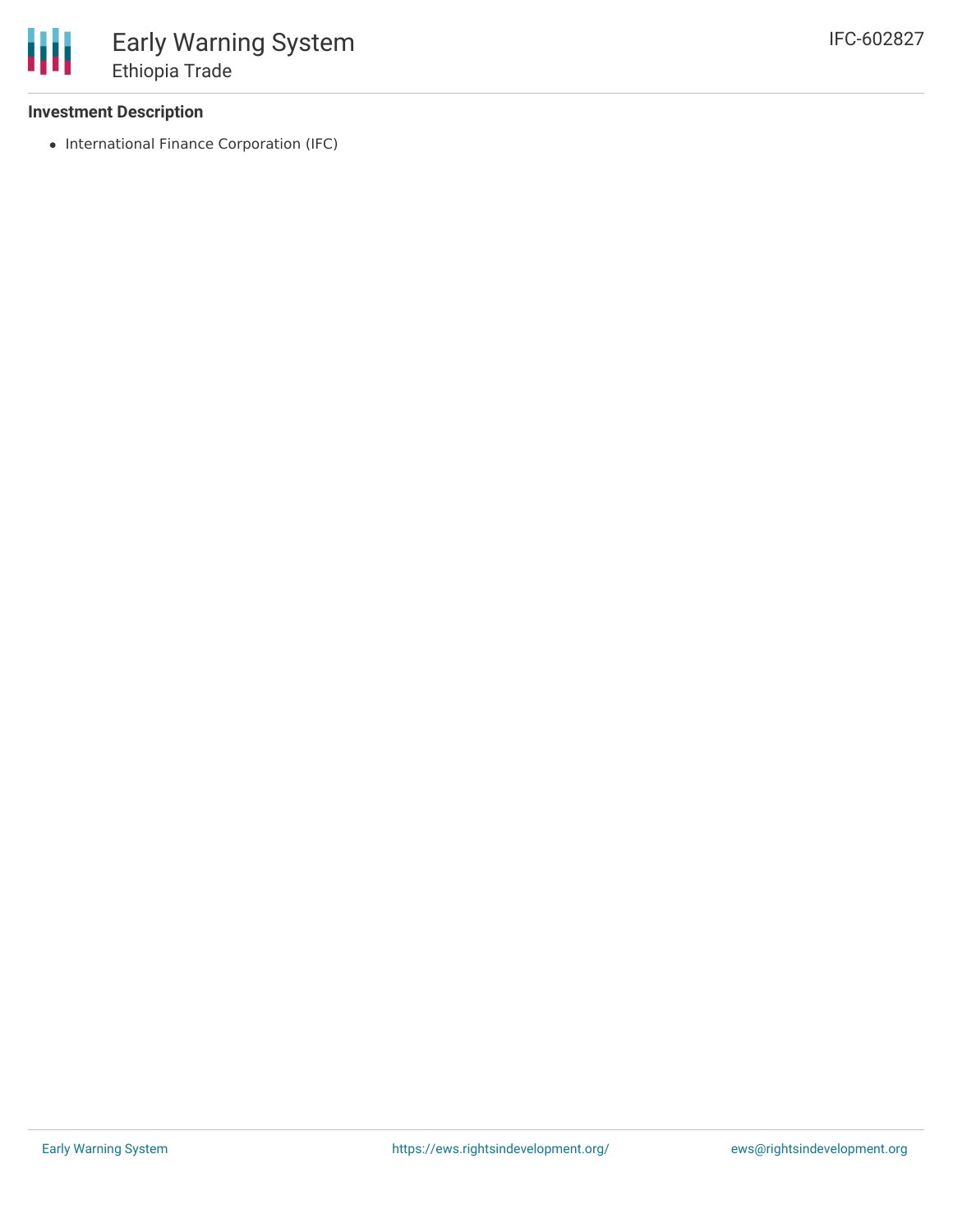# **Contact Information**

No contact information provided at the time of disclosure

ACCOUNTABILITY MECHANISM OF IFC

The Compliance Advisor Ombudsman (CAO) is the independent complaint mechanism and fact-finding body for people who believe they are likely to be, or have been, adversely affected by an IFC or MIGA- financed project. If you submit a complaint to the CAO, they may assist you in resolving a dispute with the company and/or investigate to assess whether the IFC is following its own policies and procedures for preventing harm to people or the environment. If you want to submit a complaint electronically, you can email the CAO at CAO@worldbankgroup.org. You can learn more about the CAO and how to file a complaint at http://www.cao-ombudsman.org/